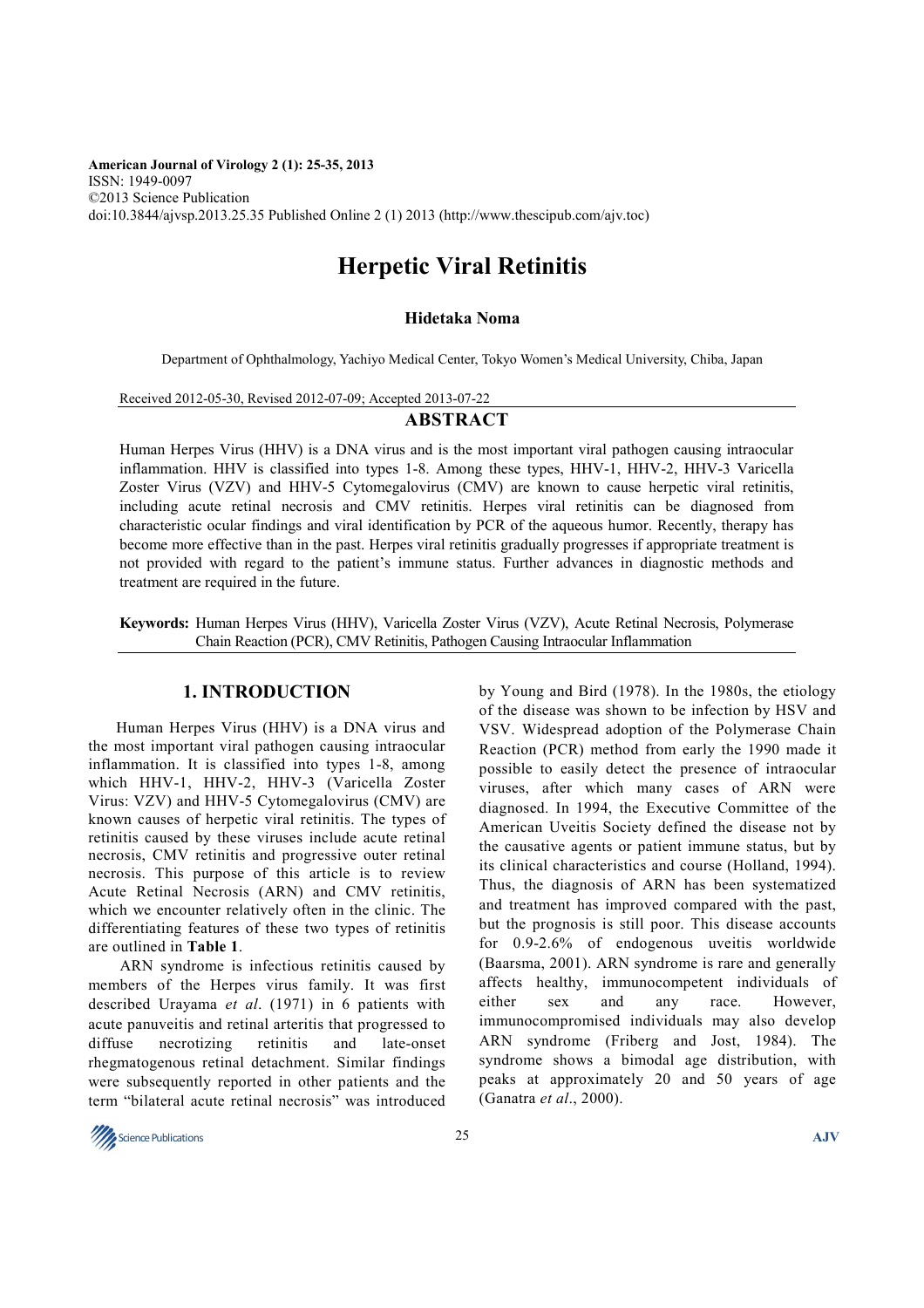| Table 1. Differentiating features of ARN and CMV retinitis |  |
|------------------------------------------------------------|--|
|------------------------------------------------------------|--|

|                     | <b>ARN</b>            | CMV retinitis                                   |  |
|---------------------|-----------------------|-------------------------------------------------|--|
| Pathogenic virus    | HHV-1, HHV-2, VSV     | <b>CMV</b>                                      |  |
| Immune status       | Healthy               | Immunosuppressed                                |  |
| Laterality          | Bilateral 30-80%      | Bilateral 30-50%                                |  |
| Visual loss         | Severe                | Only if it involves the macula                  |  |
| Photopsia           | Mild to moderate      | Mild                                            |  |
| Floaters            | Mild to moderate      | Mild                                            |  |
| Anterior uveitis    | Mild to moderate      | Mild                                            |  |
| Vitreous reaction   | Significant vitritis  | Minimum/no vitritis                             |  |
| Retinal involvement | <b>Full thickness</b> | Full thickness involvement with granular border |  |
| Classic appearance  | Late Swiss-cheese     | Pizza pie                                       |  |
| <b>Vasculitis</b>   | Common                | Not common                                      |  |
| Retinal hemorrhages | Common                | Common in active lesions                        |  |
| Retinal detachment  | Common                | Less common                                     |  |
| Progression         | Rapid                 | Slow                                            |  |

ARN = Acute Retinal Necrosis; CMV = Cytomegalovirus; HHV = Human Herpes Virus; VZV = Varicella Zoster Virus

CMV infection is a major cause of morbidity and mortality in immunocompromised patients. Patients with immunosuppression due to diseases like Acquired Immune Deficiency Syndrome (AIDS) and those with iatrogenic immunosuppression through treatment with chemotherapy and immunomodulators are at risk (Banker, 2008). CMW infection is associated with a variety of conditions, including retinitis, pneumonitis, hepatitis and encephalitis. CMV retinitis was an extremely rare disease before AIDS due to Human Immunodeficiency Virus (HIV) appeared in 1981. However, with the explosion of AIDS patients, the number of patients presenting with CMV retinitis has increased remarkably. In fact, CMV retinitis is the most common intraocular infection in patients with AIDS, affecting approximately 30% of them at some point in the course of their disease (Hoover *et al*., 1996). After 1996, the incidence of CMV retinitis decreased sharply in patients receiving Highly Active Anti-Retroviral Treatment (HAART), but Immune Recovery Uveitis (IRU) after HAART has become a new problem for AIDS patients today. Therefore, CMV retinitis remains a major sight-threatening condition in AIDS patients.

#### **1.1. Pathogenic Viruses**

Multiple members of the Herpes virus family have been identified as the causative agents of ARN syndrome by viral culture, immmunocytochemical studies, retinal biopsy, intraocular antibody production and PCR analysis (Culbertson *et al*., 1982; Pepose *et al*., 1992; Boer *et al*., 1994; Abe *et al*., 1996; Ganatra *et al*., 2000; Walters and James, 2001; Tran *et al*., 2003a). VZV accounts for the majority of cases, while other viruses include HSV-1 and HSV-2. It has been reported that HSV-1 sacral cord ganglia and causes disease of the lower body after reactivation. In recent years, this separation of both viruses has been found not to be so certain. Also, many questions remain about the mechanisms involved, including the route of infection or the site of latent infection of these viruses. After VSV causes chickenpox with primary infection, the virus remains dormant in spinal ganglia of the host. After reactivation by various factors, herpes zoster develops. Because the territory of the trigeminal ganglion includes the retina, VZV can cause retinitis.

 The clinical features are different between HSV-ARN and VZV-ARN. HSV-ARN has a young age of onset and more mild cases showing susceptibility to antiviral drug therapy compared with VZV-ARN. However, clinical features do not show any differences and it is impossible to differentiate the two diseases from clinical findings. Generally, when VZV infection is involved, the age-related decline of immunocompetence is associated with the onset. It is known that the cellular immune response and delayed skin reaction to VZV decrease with aging (Itoh *et al*., 2000). In the early period of VZV-ARN, the varicella virus antigen-specific delayed response (which reflects a type 4 allergic reaction to VZV) becomes negative in 60% of patients and the outcome tends to be worse in such cases. It is possible that cell-mediated immunity for VZV is inhibited in patients with VZV-ARN or else anterior chamber-associated immune privilege allows VZV to be disseminated in the eye (Kezuka *et al*., 2001).

CMV is a double-str anded DNA virus and is the largest of the herpesviruses with a genome of approximately 230 kb encoding 160 genes (Ho, 2008). CMV is a ubiquitous virus and sero-prevalence surveys

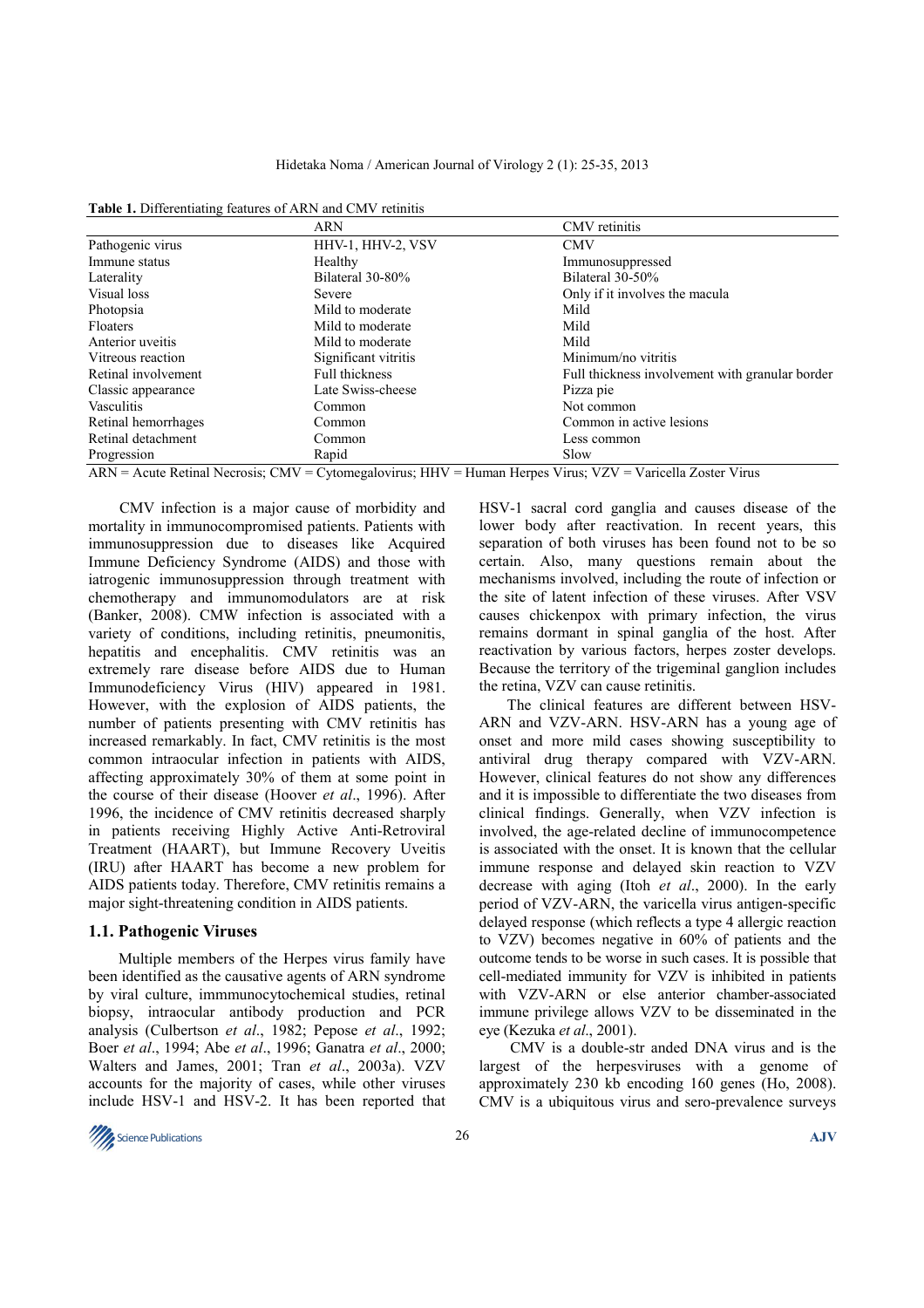have estimated that  $\sim$ 50% of the general population have latent infection (Wentworth and Ander, 1971; Griffiths and Polis, 2008). Certain populations, such as homosexual men, have a higher rate of latent infection (estimated at >90%) (Drew *et al*., 1981). CMV displays strong host specificity and only infects humans. Viral replication occurs in a highly orchestrated cascade that includes immediate early, early and late phases, leading to the assembly of an icosahedral capsid surrounded by a lipid bilayer envelope (Gandhi and Khanna, 2004).

 After infection with CMV, hematogenous dissemination occurs as the virus is carried by polymorphonuclear leukocytes and monocytes (Gerna *et al*., 2004). In immunocompromised persons, CMV can undergo reactivation and hematogenous dissemination to target organs. The majority of patients with newly-diagnosed CMV retinitis have evidence of systemic CMV replication, which can be detected by culture of the blood or urine  $(-80\%)$  or by PCR amplification of blood samples to detect CMV DNA (~60%) (Jabs *et al*., 1998; 2005). The bloodretina barrier is created by the tight junctions of retinal vascular endothelial and RPE cells, but this barrier is circumvented by the virus via endocytosis, with subsequent intracellular replication and latency (Bodaghi *et al*., 1999). Replication of CMV in the endothelial cells of the retinal vessels compromises the integrity of the blood-retinal barrier, facilitating access of the virus to retinal glial cells and spread toward the RPE with subsequent necrotic destruction of all retinal layers (Rao *et al*., 1998). Details of the immune derangements in AIDS patients that lead to susceptibility to CMV retinitis are currently under investigation and are not completely understood. HIV-induced retinal microvasculopathy may facilitate access of CMV to retinal glial cells (Harooni *et al*., 1996). CMV retinitis results in full-thickness retinal necrosis, so the final result of infection is retinal destruction at the infected sites. CMV resides at the border of the lesion and unless there is immune recovery or anti-CMV therapy is administered, the virus spreads into the contiguous retina and the lesions become larger (Pepose *et al*., 1985). As lesions enlarge, the visual field becomes smaller and damage to the optic nerve or fovea leads to loss of visual acuity.

 The route of infection can be classified as (1) transplacental congenital infection or (2) acquired infection, including birth canal infection and infection via breast milk, water, contact with saliva or urine in childhood and sexual transmission after puberty. Congenital infection has long been known to cause

cytomegalic inclusion disease that presents with hepatosplenomegaly or microencephaly and CMV retinitis is found in 20-30% of such cases. With acquired infection, CMV remains dormant in various organs after initial infection and latent infection is asymptomatic. However, persons with a weakened immune system can become ill, including individuals with AIDS, transplant recipients and patients on treatment with chemotherapy or other immunosuppressive agents. CMV reactivation can lead to infection of various organs, including the lungs, gastrointestinal tract, adrenal gl ands, pancreas, liver, kidneys, brain and retina.

#### **1.2. Ocular Manifestations**

Early symptoms may be minimal, including irritation, redness, photopsia, periorbital pain and floaters. Initially, regardless of the causative virus, anterior uveitis may present with episcleritis, scleritis, or keratic precipitates that are typically granulomatous but may be stellate (Fisher *et al*., 1982). An increase of intraocular pressure is found in many cases. Posterior segment manifestations develop within 1-2 days, with the patient having well-demarcated, multifocal yellowish-white peripheral infiltrates at the level of the deep retina and retinal pigment epithelium. Active vasculitis is characterized by vascular sheathing and perivascular intraretinal hemorrhages, which are typically of limited extent in ARN. Obstruction of the central retinal artery is more common than that of the vein and is a contributing factor to severe loss of vision. Over the next few weeks, retinal necrosis becomes confluent and progresses rapidly and circumferentially toward the posterior pole. Although the macula is frequently unaffected, its involvement does not preclude the diagnosis. Vitreous inflammation and debris progress significantly with increasing necrosis and sloughing of the retina. Optic neuritis may also occur during the active phase and this worsens the final visual outcome. Anterior ocular segment inflammation gradually subsides over time, although vitreous opacities progress and viewing the fundus becomes more difficult.

 Resolution of ARN begins approximately 3 weeks after the initiation of treatment. In untreated patients, inflammation wanes from 6-12 weeks after the onset of symptoms (Fisher *et al*., 1982). Retinal necrosis gradually progresses to retinal thinning and atrophy, which begins at the periphery and moves centrally. Pigmentary changes produce a well-demarcated scalloped line between the normal and involved parts of the retina. The vitreous opacities that initially increased

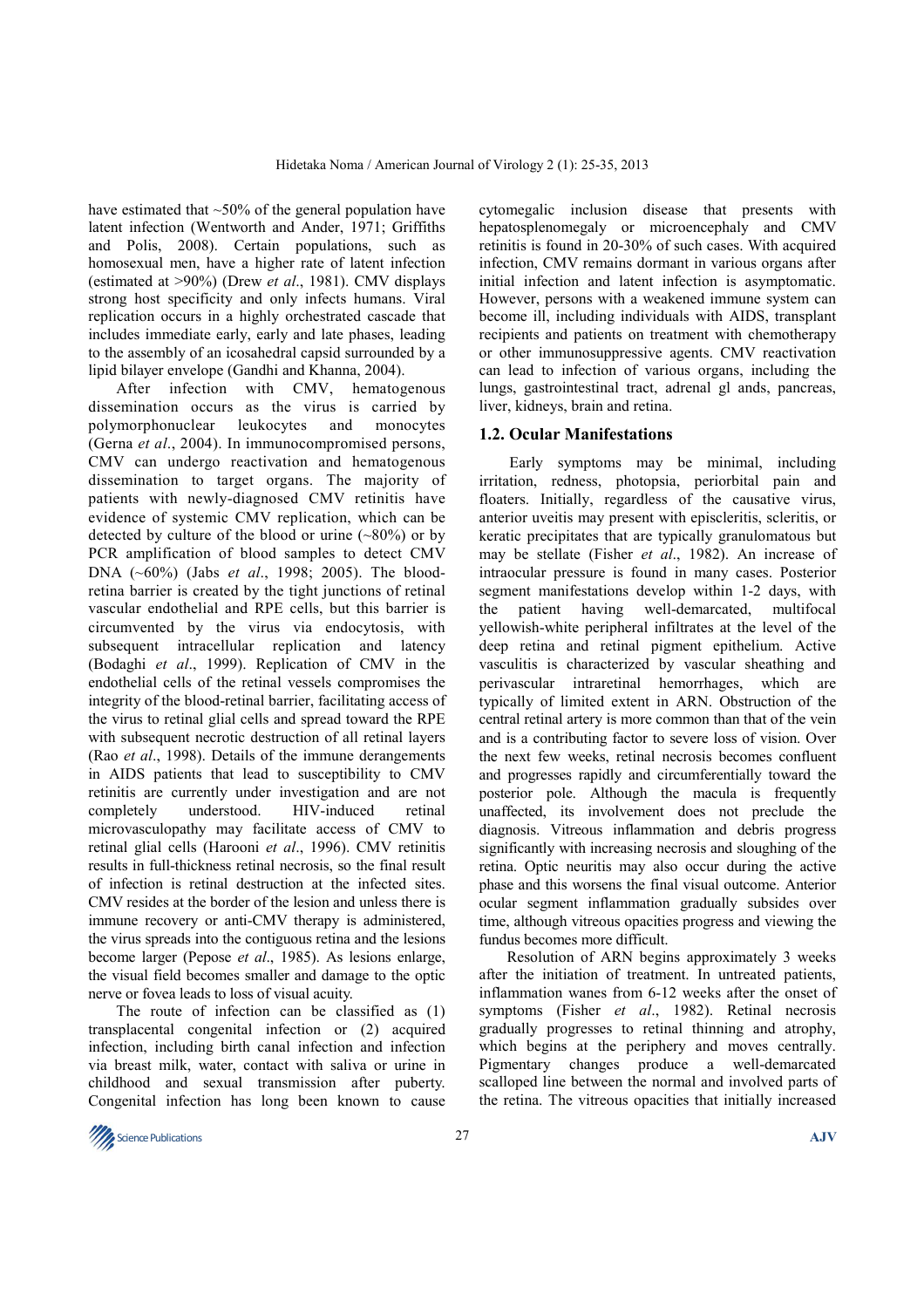begin to resolve from a certain point and the disease seems to be in remission. During this phase, the vitreous fluid is still affected by inflammation, posterior vitreous detachment occurs and vitreous organization and traction continue to progress. Ultimately, both retinal necrosis and secondary proliferative vitreoretinopathy contribute to the development of retinal holes, which typically appear at the junction of the normal and affected parts of the retina. Rhegmatogenous retinal detachment is a common late sequela, occurring in 50-75% of eyes at 1-2 months after the onset of retinitis. This retinal detachment is a secondary change caused by retinal necrosis rather than ARN itself, but is a major reason for the poor visual prognosis of this disorder.

Presenting symptoms depend on the location of the retinal lesions and small peripheral lesions may be initially asymptomatic. Nevertheless, in a recent retrospective analysis of HIV-positive patients, a higher percentage of those with documented CMV retinitis had visual symptoms at the time of diagnosis compared with matched control HIV-positive patients without CMV retinitis (88 Vs. 53%, respectively) (Wei *et al*., 2002). The most common presenting symptoms are decreased visual acuity (67), floaters (49), photopsia (16), eye pain (7) and scotomas (3%) (Hodge *et al*., 2004). In a recent study of 648 AIDS patients with CMV retinitis, 17% had a visual acuity of 20/200 or worse (blindness) at the time of diagnosis (Kempen *et al*., 2003). The **Fig. 1** shows the mechanisms by which CMV retinitis causes loss of vision in the early and late stages of infection.

 The eye affected by CMV retinitis is usually white and quiet. Slit lamp examination may reveal mild signs of inflammation, including fine keratic precipitates and anterior chamber cells. Vitritis, if present at all, is typically minimal. Vascular sheathing is unusual, but if it occurs, it can lead to the striking appearance of frosted branch angiitis (Walker *et al*., 2003). Papillitis occurs in up to 4% of patients with CMV retinitis either through primary involvement of the optic nerve or through spread from the peripapillary retina (Mansour, 1997). The resulting CMV optic neuritis leads to rapid loss of vision if untreated, but the visual prognosis is good if the patient is treated promptly and aggressively (Patel *et al*., 1996).

 Because CMV retinitis involves direct retinal invasion by the virus, there is little evidence of anterior segment inflammation or vitritis, but the chorio-retinal changes of CMV retinitis can be diverse. Traditionally, 3 patterns of active lesions have been described:

• Hemorrhagic-predominant retinal hemorrhages interspersed with retinal necrosis

- Brush fire-a progressively exp anding yellow-white margin surrounding an area of necrotic retina
- Granular-a central atrophic area surrounded by punctate white granular satellite lesions without retinal hemorrhage

 This classification is somewhat arbitrary as several forms may be observed concurrently in the same patient and even in the same lesion.

 CMV retinitis with full-thickness retinal necrosis predisposes the affected eye to rhegmatogenous retinal detachment. This has been reported in 33 of eyes and 50% of patients within the first year after diagnosis of CMV retinitis (SOCAACTG, 1997). The use of HAART to treat AIDS has led to a 60% reduction in the incidence of CMV retinitis-associated retinal detachment, (Kempen *et al*., 2001) but detachment remain a significant complication that can occur bilaterally, especially in patients who fail to show immune reconstitution (Jabs *et al*., 2004). These patients have a granular exudative border between the lesion and the normal retinal, which is called granular border.

#### **1.3. Diagnosis**

Diagnosis of ARN syndrome is solely based on the clinical appearance and course. Over time and with a better underst anding of its pathophysiology, laboratory tests have also become available. The American Uveitis Society has established st andard clinical criteria for the diagnosis of ARN (Holland, 1994). These diagnostic criteria include: (1) one or more discrete foci of retinal necrosis in the periphery, (2) rapid disease progression in the absence of therapy, (3) circumferential progression of necrosis, (4) evidence of occlusive vasculopathy and (5) a prominent vitreous or anterior chamber inflammatory reaction. However, despite these diagnostic criteria, difficulty can still exist in assigning a definite etiology to many cases of posterior uveitis. After the discovery that human herpes viruses were responsible for ARN, clinicians tried to use serum antibody titers for diagnosis (fluorescein antibody technique and complement fixation), but this proved to be difficult due to the high prevalence of seropositivity for these viruses in all populations. Ocular reactivation of the virus is not necessarily reflected by an increase of the serum antibody titer (Yoshihiko and Hiroshi, 2008). Thus, atypical presentations remain a diagnostic challenge and delay in treatment can be detrimental to vision. In such cases, laboratory tests on aqueous or vitreous specimens may be beneficial.

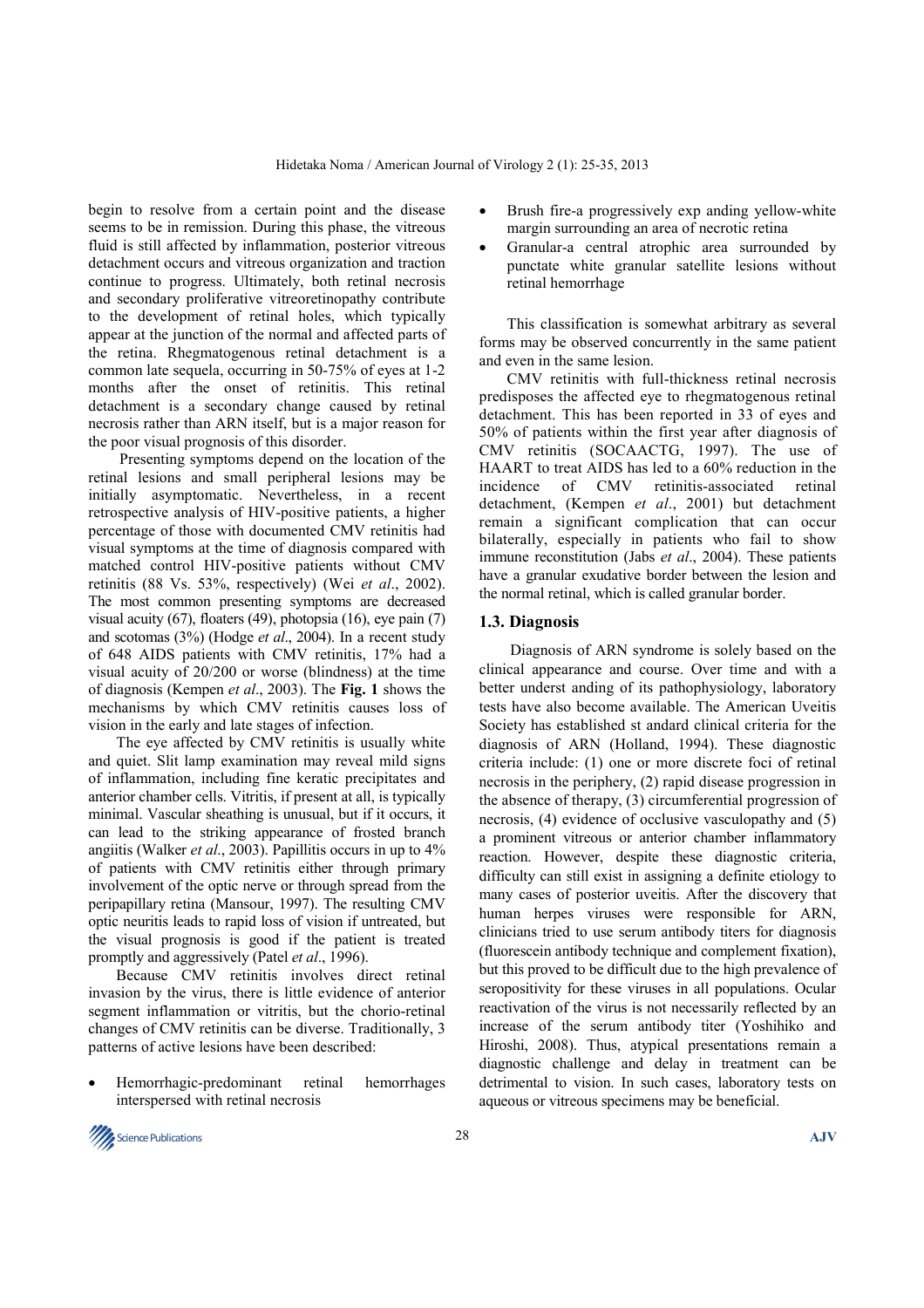

Hidetaka Noma / American Journal of Virology 2 (1): 25-35, 2013

**Fig. 1.** Mechanism by which CMV retinitis causes loss of vision in the early and late stages of infection

Conventional approaches, such as viral culture, are often time-consuming and have a low yield due to the small volume of intraocular aspirates. PCR is a useful diagnostic tool (Tran *et al*., 2003a). It is highly sensitive, specific and rapid and only requires a small sample volume. PCR analysis of aqueous humor can be especially helpful and is important in patients with posterior uveitis of unknown etiology. Investigators have reported successful detection of HHV in 100% of patients with ARN using both aqueous and vitreous samples, with VZV being detected more commonly than HSV (Sugita *et al*., 2008). One problem with PCR, however, was whether a virus could be considered as the etiology even if a positive result was obtained because this test only determined the presence or absence of viral DNA. However, real-time PCR has become available that allows the demonstration of high viral copy numbers in patients with ARN (Sugita *et al*., 2008; Asano *et al*., 2004). Repeated testing with real-time PCR can also predict the effect of treatment and the prognosis.

The diagnosis of CMV retinitis is easy based on the characteristic fundus findings. The diagnosis becomes certain if we can confirm ocular and systemic CMV infection as well as an immunodeficient state. As a proof of ocular CMV infection, it is most useful to detect CMV DNA by PCR of aqueous humor. Because the quantity of viral DNA can be assessed when we use real-time PCR, the effect of treatment can be determined (Sugita *et al*., 2008). It has not been reported that CMV retinitis was diagnosed by direct isolation and culture because culture is difficult due to the small viral load. Blood tests are also not very helpful. Detection of IgG antibody only shows a history of infection. Although IgG antibody may become positive when a person with latent CMV infection develops immunodeficiency, CMV antigenemia only reflects CMV activity systemically, so we cannot diagnose ocular lesions as CMV retinitis just because antigenemia is positive. This is because antigenemia will become positive if CMV infection occurs in other organs. In contrast, we cannot reject

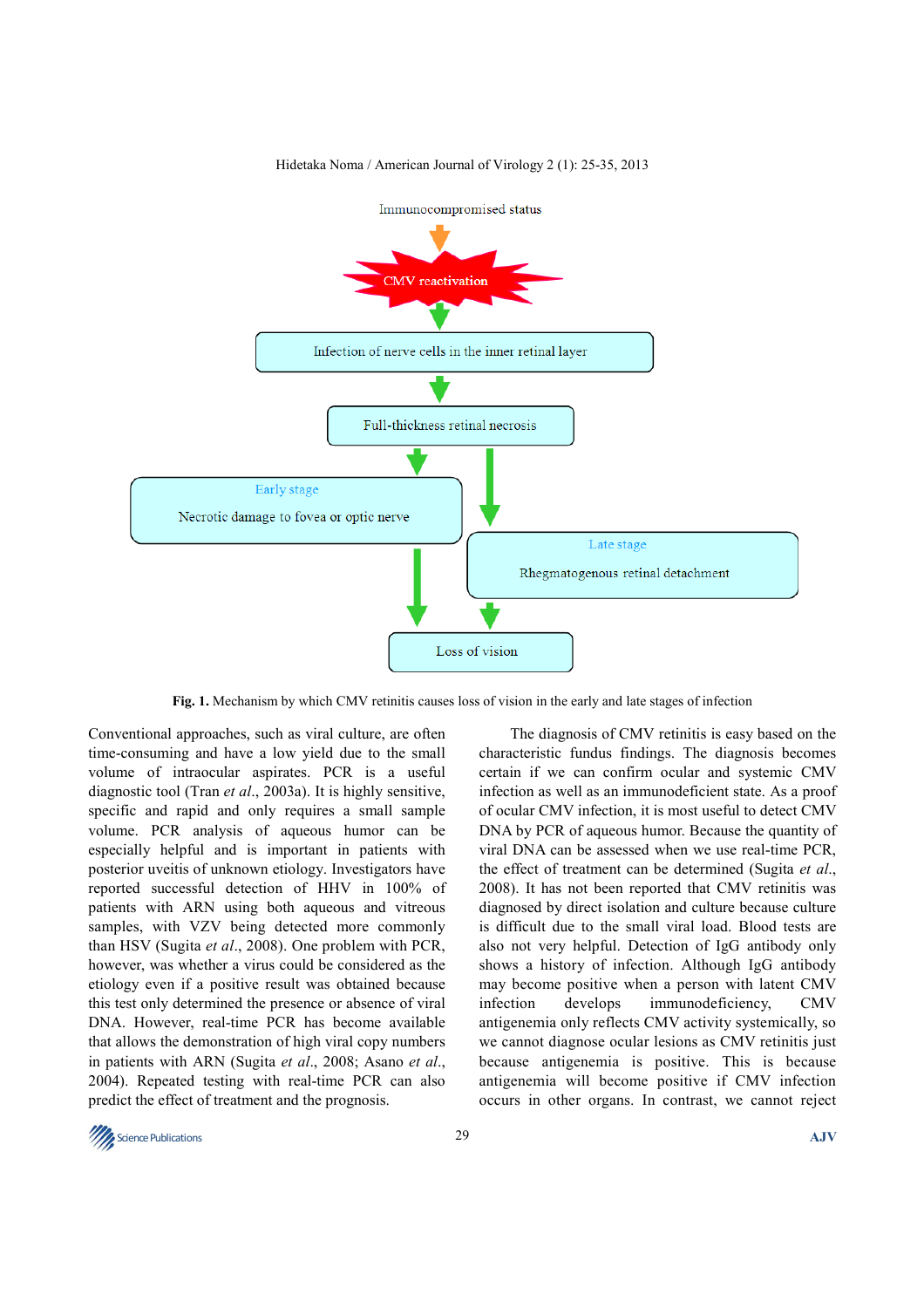CMV retinitis if CMV antigenemia is negative because this often occurs in patients with CMV retinitis. As other blood tests, the number of CD4-positive T lymphocytes in the peripheral blood is often less than 50 mm<sup>−</sup><sup>3</sup> in patients with AIDS (Hoover *et al*., 1996). However, after HAART (which combines a protease inhibitor with a reverse transcriptase inhibitor), CMV retinitis may occur even if the number of CD4-positive cellss is  $50 \text{ mm}^{-3}$  or more. In the patients without AIDS, there is no useful blood test for CMV retinitis. However, it could be diagnosed if they are taking anticancer or immunosuppressive therapy.

## **1.4. Differential Diagnosis**

 Various infectious conditions (ARN, progressive outer retinal necrosis (PORN), CMV retinitis, Behcet disease and sarcoidosis) can present with necrotizing retinitis, making correct diagnosis and selection of appropriate treatment difficult. With most of these conditions, the differential diagnosis does not have a major influence on the visual prognosis, even if there is some delay before definitive treatment is given. However, delayed treatment of ARN has a marked influence on the visual prognosis. When we encounter panuveitis with yellowish white retinal lesions, it is initially important to rapidly decide "whether it is ARN or not". Expansion of the exudates is slow in diseases other than ARN and often occurs over a period of several weeks. On the other hand, ARN progresses more rapidly and new lesions can often be clearly seen on the next day. Because a diagnosis may be reached before obtaining the results of various tests, it is important to observe patients on a daily basis.

PORN is another necrotizing herpetic retinopathy and is a distinct clinical entity that occurs in patients with acquired immunodeficiency syndrome (Engstrom *et al*., 1994; Gariano *et al*., 2001). ARN tends to occur in immunocompetent or mildly immunocompromised patients, whereas PORN is usually associated with advanced AIDS. Although VZV and HSV are causative agents for both PORN and ARN syndrome, the clinical course and features are different (Mendelsohn and Jampol, 1984). Retinal arteritis completes the clinical triad of ARN. In PORN, the outer retina is primarily affected. Initially, there are deep multifocal patches of retinal whitening and necrosis that extend throughout the peripheral retina. Macular involvement also often occurs early. As in ARN syndrome, the optic nerve may be

affected too. Widespread retinal necrosis and atrophy develop rapidly. In contrast to ARN syndrome, there is little or no occlusive vasculitis and inflammation of the anterior chamber or vitreous fluid. As more patients undergo diagnostic vitrectomy to establish the etiology of necrotizing retinopathy, it has been found that the clinical features do not always allow simple categorization, with cases of PCR-proven CMV infection being reported for both ARN (Akpek *et al*., 1999) and PORN (Biswas *et al*., 2002). Management is difficult, often requiring long-term treatment with multiple systemic agents and intravitreal antiviral therapy.

Although CMV is the most common cause of necrotizing retinitis, the clinical picture and ocular lesions caused by other opportunistic infections in immunocompromised patients may be very similar (Vrabec, 2004). Necrotizing herpetic retinopathy is a clinical spectrum of posterior uveitis and retinitis that is subdivided into ARN and PORN. Typically, ARN and PORN show rapid progression, unlike CMV retinitis. Furthermore, vitritis is minimal or absent in CMV retinitis, while ARN usually features severe vitritis and anterior uveitis with anterior chamber cells and keratic precipitates.

In addition, we can easily differentiate Behcet disease (broom-shaped vasculitis) and sarcoidosis (nodosity periphlebitis) by the characteristic features of vasculitis on fluorescein angiography.

#### **1.5. Antiviral Therapy**

The goal of medical therapy is rapid recovery and preventing involvement of the other eye. First, systemic therapy with acyclovir is selected because of its efficacy and safety. Acyclovir is a guanine analog with activity against HSV-1, HSV-2 and VZV (Teich *et al*., 1992). It selectively inhibits DNA polymerase and requires a virus-specific thymidine kinase for activation. Thus, it only targets HSV-1-, HSV-2-and VZV-infected cells and has limited toxicity for normal cells. Other anti-HSV agents include valacyclovir, (Emerson *et al*., 2006; Huynh *et al*., 2008) famcyclovir, (Emerson *et al*., 2006; Aizman *et al*., 2007) and foscarnet (Tran *et al*., 2003b; King *et al*., 2007; Patel *et al*., 2010). The recommended treatment consists of induction with 15 mg  $\text{kg}^{-1}$  day<sup>-1</sup> intravenous of acyclovir in 3 divided doses for 7-10 days because the drug levels achieved after oral administration may be

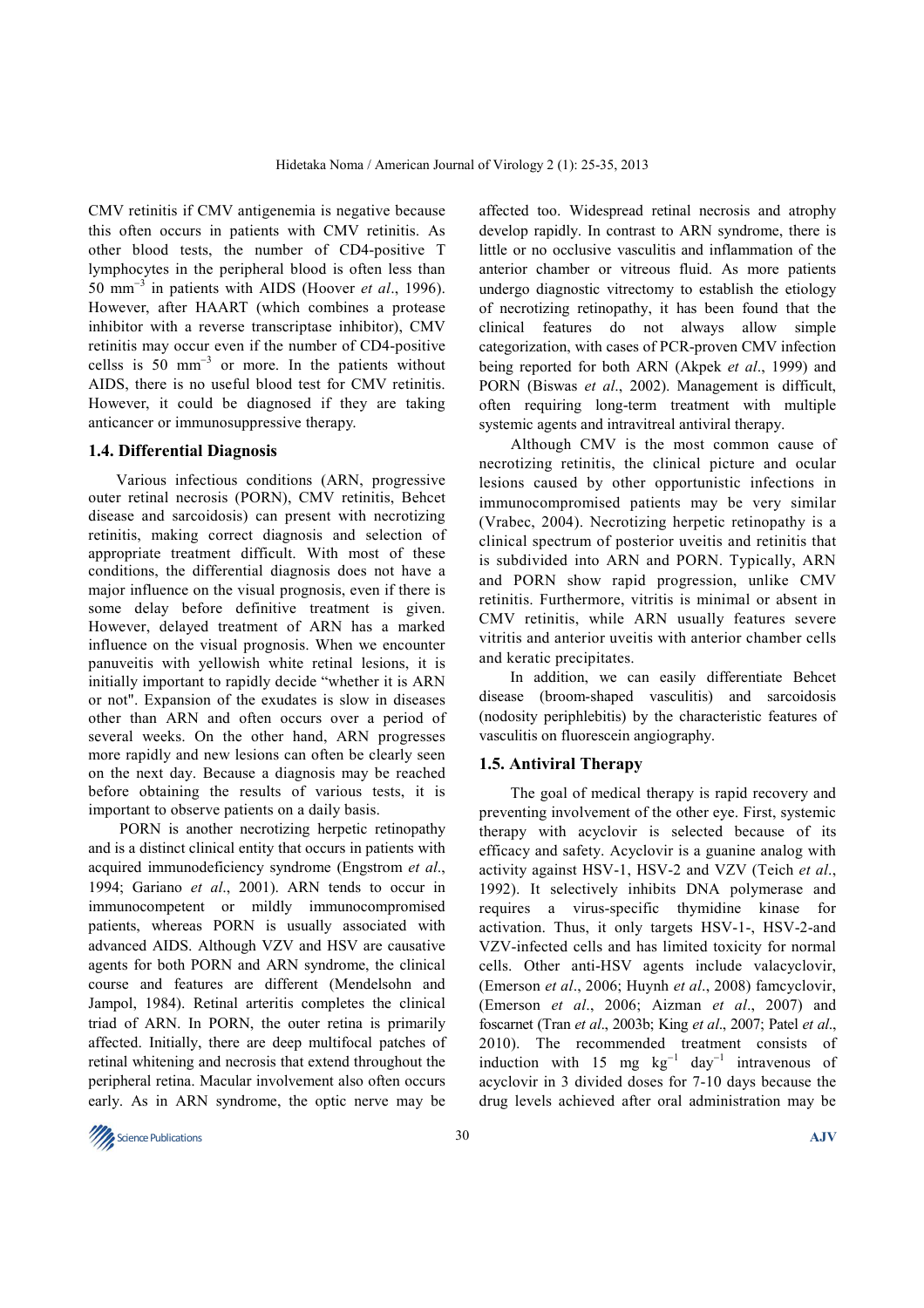subtherapeutic. Oral antiviral medication is then continued with either acyclovir (800 mg 5 times a day), valacyclovir (1 g 3 times a day), or famcyclovir (500 mg 3 times a day).

The success or failure of treatment has great meaning from the viewpoint of quality of life and vision because CMV retinitis causes visual loss if it is untreated. CMV retinitis usually occurs in AIDS patients when the CD4-positive T-cell count is below 50 cells/mm<sup>3,5</sup> developing at a rate of 0.20 cases per person-year among patients with a count below 50 cells mm<sup>−</sup><sup>3</sup>(Hoover *et al*., 1996; Pertel *et al*., 1992). If left untreated, it may cause progressive destruction of retinal tissue and irreversible visual loss. The goal of treatment is to preserve vision and prevent further progression. Treatment of CMV retinitis usually consists of an induction phase and a maintenance phase. During the induction phase, drugs are usually given for 2-3 weeks or until a clinical response is noted. After the induction phase comes the maintenance phase, in which drug dosages are reduced and there is careful monitoring of any signs of reactivation. Lifelong maintenance therapy for CMV

retinitis is needed if the CD4-positive T cell count is <100 cells mm<sup>−</sup><sup>3</sup> . The Centers for Disease Control recommends that therapy can be discontinued when the count remains above 100-150 cells mm<sup>-3</sup> for >6 months in response to HAART (Kaplan *et al*., 2009). Medical treatment for CMV retinitis includes oral, intravenous and intravitreal agents. Treatment is individualized, depending upon the location of the active retinitis and the immune status of the patient. Currently available anti-CMV agents include ganciclovir (Faulds and Heel, 1990; Dunn and Jabs, 1996; Noble and Faulds, 1998; McGavin and Goa, 2001; Lalezari *et al*., 2002a) and its prodrug valganciclovir, (Lalezari *et al*., 2002b) foscarnet, (SOCAIDSRGCACTG, 1992; Jacobson, 1992; SOCAIDSRGCACTG, 1994; Ohta *et al*., 2001) cidofovir, (Lalezari *et al*., 1995; Kirsch *et al*., 1995; Akler *et al*., 1998; TSOCAIDSRGCAIDSCTG, 2000) fomivirsen, (Stone and Jaffe, 2000; AIDS, 2002a; 2002b) implant, (Martin *et al*., 1997; Vrabec *et al*., 1998; Hatton *et al*., 1998) oral valganciclovir (Lalezari *et al*., 2002a). A brief summary of these drugs is provided in **Table 2**.

| <b>Table 2.</b> Medications for cytomegalovirus retinitis |              |                                                                     |                                      |                                                                                               |  |  |
|-----------------------------------------------------------|--------------|---------------------------------------------------------------------|--------------------------------------|-----------------------------------------------------------------------------------------------|--|--|
| Medication                                                | Route        | Induction dose                                                      | Maintenance dose                     | Adverse effects                                                                               |  |  |
| Ganciclovir                                               | Intravenous  | 5 mg $kg^{-1}$ twice daily<br>for 2-3 weeks                         | 5 mg/kg/day indefinitely             | Neutropenia, anemia,<br>thrombocytopenia, renal failure                                       |  |  |
|                                                           | Oral         | Not used                                                            | 3-6 g day <sup>-1</sup> indefinitely | Same as above                                                                                 |  |  |
|                                                           | Intravitreal | 400 µg twice/week                                                   | 400 µg once/week                     | Vitreous hemorrhage, retinal<br>detachment                                                    |  |  |
|                                                           | Implant      | 6 mg pellet inserted<br>surgically through a<br>pars plana incision | Replaced every 5-8<br>months         | Vitreous hemorrhage, retinal<br>detachment, cataract,<br>endophthalmitis, CME                 |  |  |
| Valganciclovir                                            | Oral         | 900 mg twice daily<br>for 3 weeks                                   | $900$ mg/d                           | Neutropenia, anemia,<br>thrombocytopenia, gastric<br>disturbances                             |  |  |
| Foscarnet                                                 | Intravenous  | 90 mg $kg^{-1}$ twice daily<br>for 2-3 weeks                        | 90-120 mg/kg/d indefinitely          | Elevated creatinine, decreased<br>Ca, Mg, K; tetany, perioral<br>numbness, finger parasthesia |  |  |
|                                                           | Intravitreal | 2400 µg twice/week                                                  | 2400 µg once/week                    | Vitreous hemorrhage, retinal<br>detachment                                                    |  |  |
| Cidofovir                                                 | Intravenous  | 5 mg $kg^{-1}$ weekly for<br>2 weeks                                | 3-5 mg $kg^{-1}$ every other week    | Proteinuria, renal failure,<br>Fanconis syndrome, neutropenia,<br>uveitis, hypotony           |  |  |
|                                                           | Intravitreal | $15 \mu g / 0.1 \text{ mL}$                                         | 15 μg/0.1 mL every 6 weekly          | Uveitis, hypotony, IRU, vitreous<br>hemorrhage, retinal detachment                            |  |  |
| Fomivirsen                                                | Intravitreal | 330 $\mu$ g on days 1 and 15                                        | $330 \mu g$ monthly                  | Uveitis, vitreous hemorrhage,<br>retinal detachment                                           |  |  |

CME = Cystoid Macular Edema; IRU = Immune Recovery Uveitis

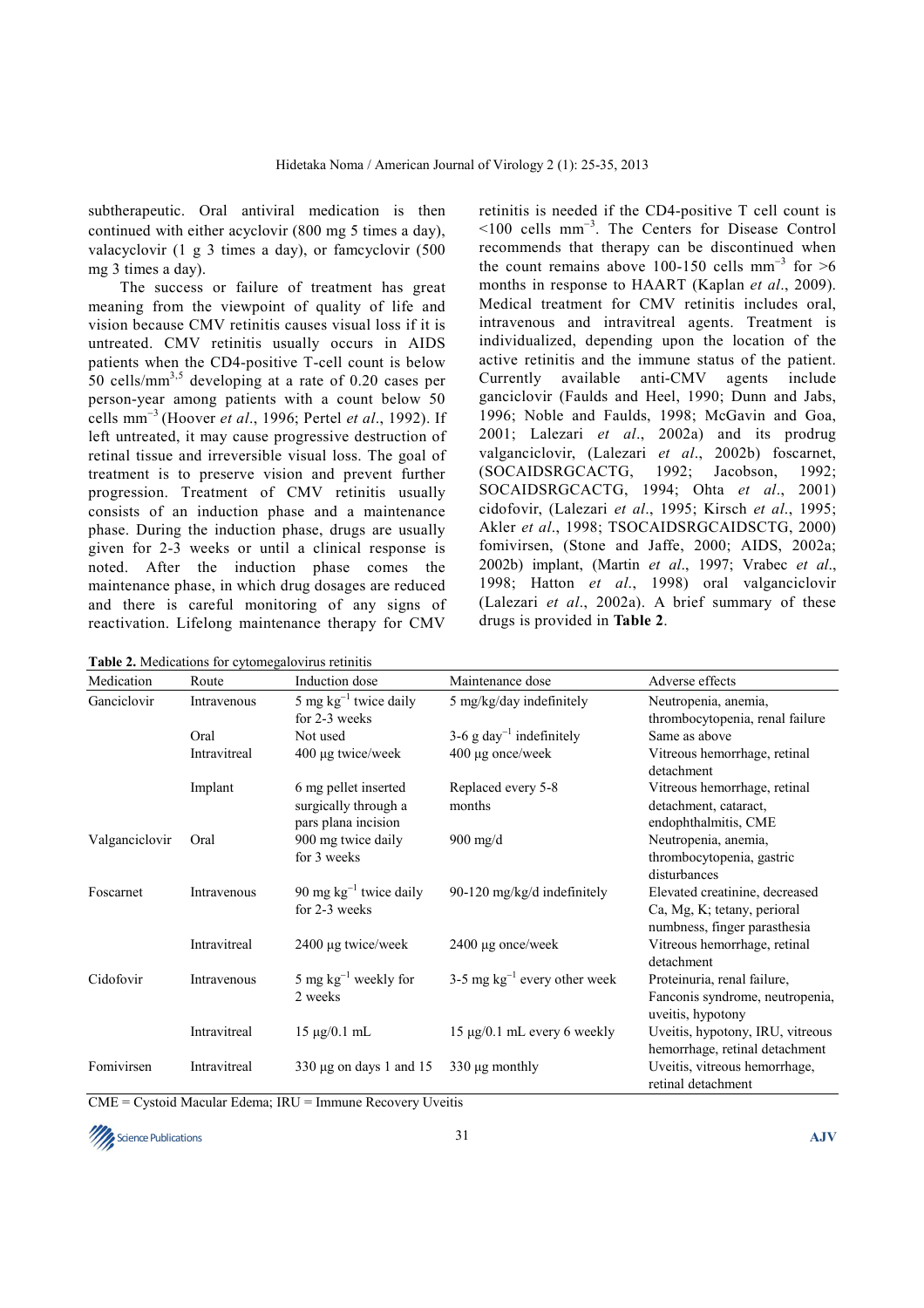#### **2. CONCLUSION**

 Herpes viral retinitis can be diagnosed from characteristic ocular findings and viral identification by PCR of the aqueous humor. Therapy has become more effective than in the past. However, herpes viral retinitis gradually progresses if appropriate treatment is not provided, depending on the patient's immune status. Further advances in diagnostic methods and treatment are expected in the future.

#### **3. REFERENCES**

- Abe, T., K. Tsuchida and M. Tamai, 1996. A comparative study of the polymerase chain reaction and local antibody production in acute retinal necrosis syndrome and cytomegalovirus retinitis. Graefes. Arch Clin. Exp. Ophthalmol., 234: 419- 424. PMID: 8817284
- AIDS, 2002a. R andomized controlled clinical trial of intravitreous fomivirsen for treatment of newly diagnosed peripheral cytomegalovirus retinitis in patients with AIDS. Am. J. Ophthalmol., 133: 467- 474. PMID: 11931780
- AIDS, 2002b. R andomized dose-comparison studies of intravitreous fomivirsen for treatment cytomegalovirus retinitis that has reactivated or is persistently active despite other therapies in patients with AIDS. Am. J. Ophthalmol., 133: 475-483. PMID: 11931781
- Aizman, A., M.W. Johnson and S.G. Elner, 2007. Treatment of acute retinal necrosis syndrome with oral antiviral medications. Ophthalmology, 114: 307-312. PMID: 17123607
- Akler, M.E., D.W. Johnson, W.J. Burman and S.C. Johnson, 1998. Anterior uveitis and hypotony after intravenous cidofovir for the treatment of cytomegalovirus retinitis. Ophthalmology, 105: 651- 657. DOI:10.1016/S0161-6420(98)94019-2.
- Akpek, E.K., C. Kent, F. Jakobiec, A.M. Caliendo and C.S. Foster, 1999. Bilateral acute retinal necrosis caused by cytomegalovirus in an immunocompromised patient. Am. J. Ophthalmol., 127: 93-95. PMID: 9933010
- Asano, S., T. Yoshikawa, H. Kimura, Y. Enomoto and M. Ohashi *et al*., 2004. Monitoring herpesviruses DNA in three cases of acute retinal necrosis by realtime PCR. J. Clin. Virol., 29: 207-210. DOI: 10.1016/S1386-6532(03)00162-8
- Baarsma, G.S., 2001. The epidemiology and genetics of endogenous uveitis: A review. Curr. Eye. Res., 11: 1-9. PMID: 1424734.
- Banker, A.S., 2008. Posterior segment manifestations of human immunodeficiency virus/acquired immune deficiency syndrome. Ind. J. Ophthalmol., 56: 377- 383. DOI: 10.4103/0301-4738.42413
- Biswas, J., S. Choudhry, K. Priya and L. Gopal, 2002. Detection of cytomegalovirus from vitreous humor in a patient with progressive outer retinal necrosis. Indian. J. Ophthalmol., 50: 319-321. PMID: 12532499
- Bodaghi. B., M.E.P. Slobbe-vanDrunen, A. Topilko, E. Perret and R.C.R.M. Vossen *et al*., 1999. Entry of human cytomegalovirus into retinal pigment epithelial and endothelial cells by endocytosis. Invest. Ophthalmol. Vis. Sci., 40: 2598-2607.
- Boer, J.H.D. L. Luyendijk, A. Rothova, G.S. Baarsma and P.T.D. Jong *et al*., 1994. Detection of intraocular antibody production to herpesviruses in acute retinal necrosis syndrome. Am. J. Ophthalmol., 117: 201-210. PMID: 8116748
- Culbertson, W.W. M.S. Blumenkranz, H. Haines, D.M. Gass and K.B. Mitchell *et al*., 1982. The acute retinal necrosis syndrome. Part 2: Histopathology and etiology. Ophthalmology, 89: 1317-1325. PMID: 6298683
- Drew, W.L., L. Mintz, R.C. Miner, M. Sands and B. Ketterer, 1981. Prevalence of cytomegalovirus infection in homosexual men. J. Infect. Dis., 143: 188-192. DOI: 10.1093/infdis/143.2.188
- Dunn, J.P. and D.A. Jabs, 1996. Cytomegalovirus retinitis in AIDS: Natural history, diagnosis and treatment. AIDS Clin. Rev., 99-129. PMID: 7488562
- Emerson, G.G., J.R. Smith, D.J. Wilson, J.T. Rosenbaum and C.J. Flaxel, 2006. Primary treatment of acute retinal necrosis with oral antiviral therapy. Ophthalmology, 113: 2259-2261. DOI: 10.1016/j.ophtha.2006.05.063
- Engstrom, R.E., G.N. Holland, T.P. Margolis, C. Muccioli and J.I. Lindley *et al*., 1994. The progressive outer retinal necrosis syndrome. A variant of necrotizing herpetic retinopathy in patients with AIDS. Ophthalmology, 101: 1488- 1502. PMID: 8090452
- Faulds, D. and R.C. Heel, 1990. Ganciclovir. A review of its antiviral activity, pharmacokinetic properties and therapeutic efficacy in cytomegalovirus infections. Drugs, 39: 597-638. PMID: 2161731

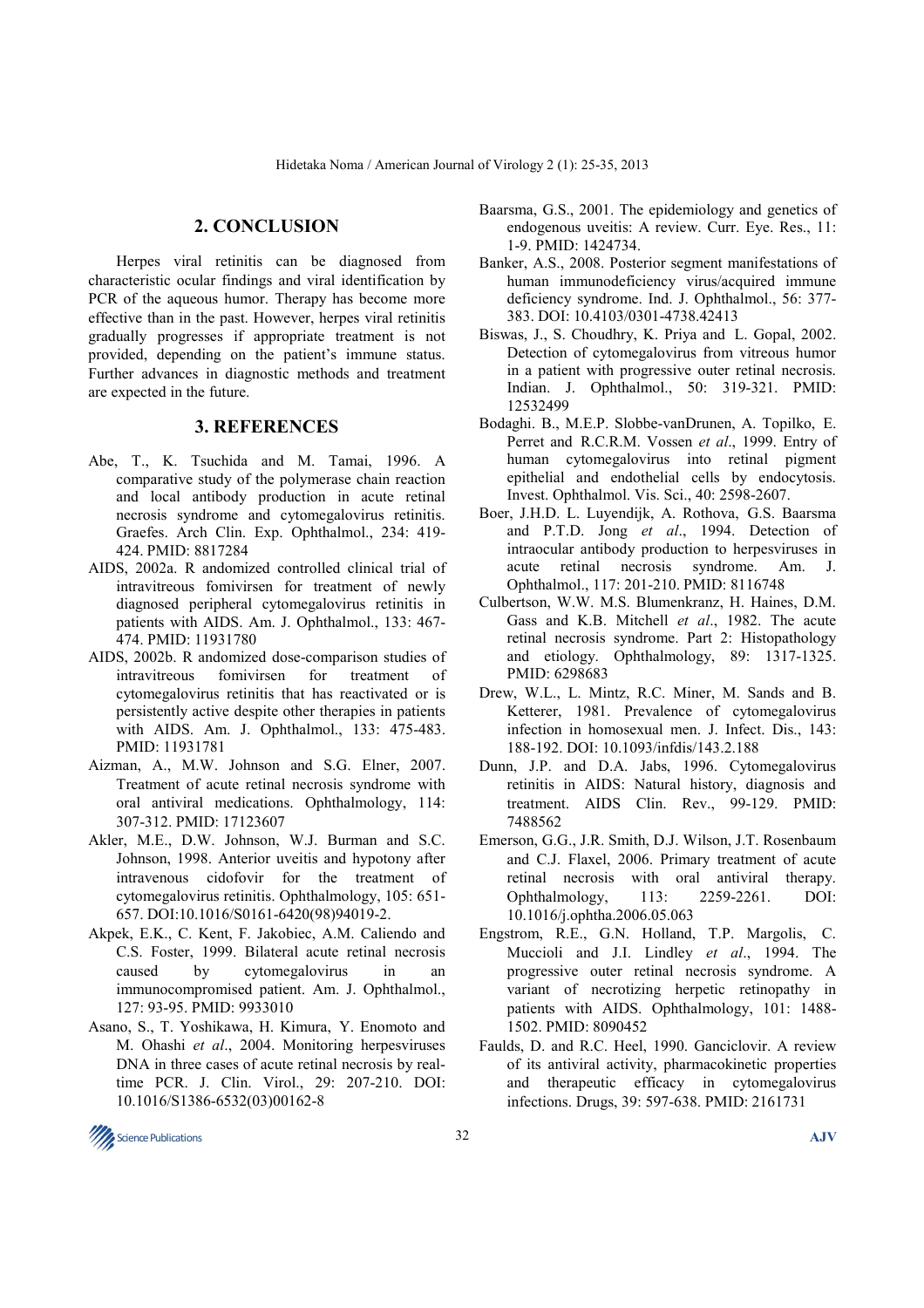- Fisher, J.P., M.L. Lewis, M. Blumenkranz, W.W. Culbertson and H.W. Flynn Jr *et al*., 1982. The acute retinal necrosis syndrome. Part 1: Clinical manifestations. Ophthalmology, 89: 1309-1316. PMID: 7162777
- Friberg, T.R. and B.F. Jost, 1984. Acute retinal necrosis in an immunosuppressed patient. Am. J. Ophthalmol., 98: 515-517. PMID: 6486231
- Ganatra, J.B., D. Ch andler, C. Santos, B. Kuppermann and T.P. Margolis *et al*., 2000. Viral causes of the acute retinal necrosis syndrome. Am. J. Ophthalmol., 129: 166-172. DOI: 10.1016/S0002-9394(99)00316-5
- Gandhi, M.K. and R. Khanna, 2004. Human cytomegalovirus: Clinical aspects, immune regulation and emerging treatments. Lancet Infect. Dis., 4: 725-238. DOI: 10.1016/S1473-3099(04)01202-2
- Gariano, R.F., J.P. Berreen and E.L. Cooney, 2001. Progressive outer retinal necrosis and acute retinal necrosis in fellow eyes of a patient with acquired immunodeficiency syndrome. Am. J. Ophthalmol., 132: 421-423. PMID: 11530066
- Gerna, G., F. Baldanti and M.G. Revello, 2004. Pathogenesis of human cytomegalovirus infection and cellular targets. Hum. Immunol., 65: 381-386. DOI: 10.1016/j.humimm.2004.02.009
- Griffiths, P.D. and M.A. Polis, 2008. Cytomegalovirus Disease. In: AIDS Therapy, Dolin, R., H. Masur and M. Saag (Eds.), Churchill Livingstone, Philadelphia Elsevier, ISBN-10: 044306752X, pp: 855-884.
- Harooni, M., K. Lashkari, J.M. Freilich and C.L. Schepens, 1996. Cytomegalovirus retinitis. Int. Ophthalmol. Clin., 36: 131-40.
- Hatton, M.P., J.S. Duker, E. Reichel, M.G. Morley and C.A. Puliafito, 1998. Treatment of relapsed cytomegalovirus retinitis with the sustained-release ganciclovir implant. Retina, 18: 50-55. PMID: 9502281
- Ho, M., 2008. The history of cytomegalovirus and its diseases. Med. Microbiol. Immunol., 197: 65-73. PMID: 18087722
- Hodge, W.G., J.F. Boivin, S.H. Shapiro, R.G. Lalonde and K.C. Shah *et al*., 2004. Clinical risk factors for cytomegalovirus retinitis in patients with AIDS. Ophthalmology, 111: 1326-1333. PMID: 15234132
- Holland, G.N., 1994. St andard diagnostic criteria for the acute retinal necrosis syndrome. Executive Committee of the American Uveitis. Soc. Am. J. Ophthalmol., 117: 663-667. PMID: 8172275.
- Hoover, D.R., Y. Peng. A. Saah, R. Semba and R.R. Detels *et al*., 1996. Occurrence of cytomegalovirus retinitis after human immunodeficiency virus immunosuppression. Arch. Ophthalmol., 114: 821- 827. DOI: 10.1001/archopht.1996.01100140035004
- Huynh, T.H., M.W. Johnson, G.M. Comer and D.N. Fish, 2008. Vitreous penetration of orally administered valacyclovir. Am. J. Ophthalmol., 145: 682-686. DOI: 10.1016/j.ajo.2007.11.016
- Itoh, N., N. Matsumura, A. Ogi, T. Nishide and Y. Imai *et al*., 2000. High prevalence of herpes simplex virus type 2 in acute retinal necrosis syndrome associated with herpes simplex virus in Japan. Am. J. Ophthalmol., 129: 404-405. PMID: 10704570
- Jabs, D.A., B.K. Martin, M.S. Forman and M.O. Ricks, 2005. Cytomegalovirus (CMV) blood DNA load, CMV retinitis progression and occurrence of resistant CMV in patients with CMV retinitis. J. Infect. Dis., 192: 640-649. PMID: 16028133
- Jabs, D.A., C. Enger, J.P. Dunn, M. Forman and L. Hubbard, 1998. Cytomegalovirus retinitis and viral resistance: 3. Culture results. CMV Retinitis and Viral Resistance Study Group. Am. J. Ophthalmol., 126: 543-549. DOI: 10.1086/514249
- Jabs, D.A., M.L.V. Natta, J.E. Thorne, D.V. Weinberg and T.A. Meredith *et al*., 2004. Course of cytomegalovirus retinitis in the era of highly active antiretroviral therapy: 2. Second eye involvement and retinal detachment. Ophthalmology, 111: 2232- 2239. PMID: 15582079
- Jacobson, M.A., 1992. Review of the toxicities of foscarnet. J. Acquir. Immune. Defic. Syndr., 5: 11-17.
- Kaplan, J.E., C. Benson, K.H. Holmes, J.T. Brooks, A. Pau and H. Masur, 2009. Guidelines for prevention and treatment of opportunistic infections in HIVinfected adults and adolescents: Recommendations from CDC, the National Institutes of Health and the HIV Medicine Association of the Infectious Diseases Society of America. MMWR Recomm. Rep., 58: 201-207. PMID: 19357635
- Kempen, J.H., D.A. Jabs, J.P. Dunn, S.K. West and J. Tonascia, 2001. Retinal detachment risk in cytomegalovirus retinitis related to the acquired immunodeficiency syndrome. Arch Ophthalmol., 119: 33-40. PMID: 11146724
- Kempen, J.H., D.A. Jabs, L.A. Wilson, J.P. Dunn and S.K. West *et al*., 2003. Risk of vision loss in patients with cytomegalovirus retinitis and the acquired immunodeficiency syndrome. Arch. Ophthalmol., 121: 466-476. DOI: 10.1001/archopht.121.4.466

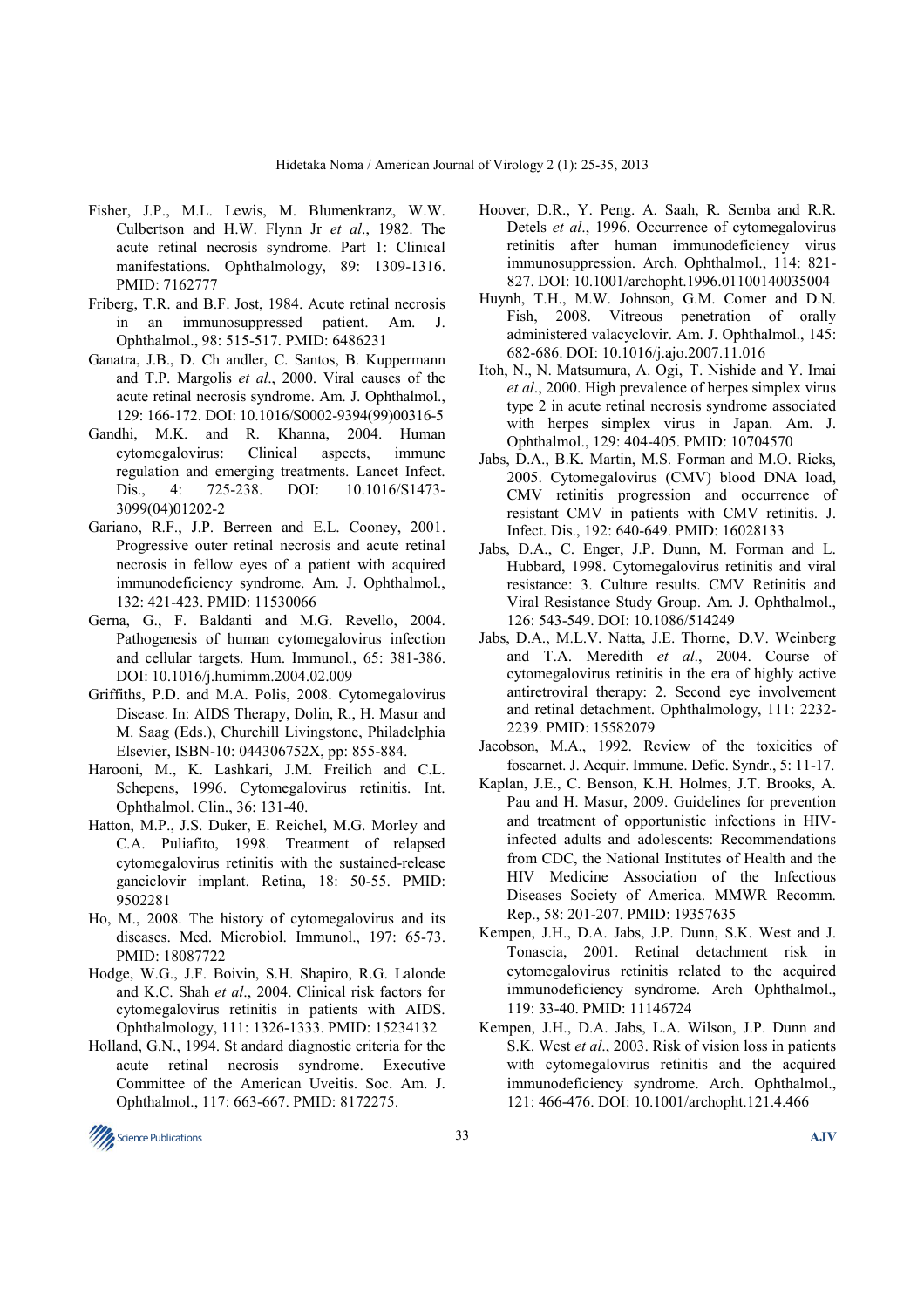- Kezuka, T., J. Sakai, N. Usui, J.W. Streilein and M. Usui, 2001. Evidence for antigen-specific immune deviation in patients with acute retinal necrosis. Arch Ophthalmol., 119: 1044-1049. PMID: 11448326
- King, J., M. Chung and D.A. Jr. DiLoreto, 2007. A 9 year-old girl with herpes simplex virus type 2 acute retinal necrosis treated with intravitreal foscarnet. Ocul. Immunol. Inflamm., 15: 395-398. PMID: 17972224
- Kirsch, L.S., J.F. Arevalo, D.L. Chavez, E. Paz and D. Munguia *et al*., 1995. Intravitreal cidofovir (HPMPC) treatment of cytomegalovirus retinitis in patients with acquired immune deficiency syndrome. Ophthalmology, 102: 533-542. PMID: 7724170
- Lalezari, J., J. Lindley, S. Walmsley, B. Kuppermann and M. Fisher *et al*., 2002a. A safety study of oral valganciclovir maintenance treatment of cytomegalovirus retinitis. J. Acquir. Immune. Defic. Syndr., 30: 392-400.
- Lalezari, J.P., D.N. Friedberg, J. Bissett, M.F. Giordano and W.D. Hardy *et al*., 2002b. High dose oral ganciclovir treatment for cytomegalovirus retinitis. J. Clin. Virol., 24: 67-77.
- Lalezari, J.P., W.L. Drew, E. Glutzer, C. James and D. Miner *et al*., 1995. (S)-1-[3-hydroxy-2- (phosphonylmethoxy)propyl]cytosine (cidofovir): Results of a phase I/II study of a novel antiviral nucleotide analogue. J. Infect. Dis., 171: 788-796.
- Mansour, A.M., 1997. Cytomegalovirus optic neuritis. Curr. Opin. Ophthalmol., 8: 55-58. PMID: 10168894
- Martin, D.F., F.L. Ferris, D.J. Parks, R.C. Walton and S.D. Mellow *et al*., 1997. Ganciclovir implant exchange: Timing, surgical procedure and complications. Arch. Ophthalmol., 115: 1389-1394. DOI: 10.1001/archopht.1997.01100160559005
- McGavin, J.K. and K.L. Goa, 2001. Ganciclovir: An update of its use in the prevention of cytomegalovirus infection and disease in transplant recipients. Drugs, 61: 1153-1183. PMID: 11465876
- Mendelsohn, A.D. and L.M. Jampol, 1984. Syphilitic retinitis. A cause of necrotizing retinitis. Retina, 4: 221-224. PMID: 6531516
- Noble, S. and D. Faulds, 1998. Ganciclovir. An update of its use in the prevention of cytomegalovirus infection and disease in transplant recipients. Drugs, 56: 115-146. PMID: 9664203
- Ohta, H., Y. Matsuda, S. Tokimasa, A. Sawada and J.Y. Kim *et al*., 2001. Foscarnet therapy for ganciclovirresistant cytomegalovirus retinitis after stem cell transplantation: Effective monitoring of CMV infection by quantitative analysis of CMV mRNA. Bone Marrow Transplant, 27: 1141-1145. PMID: 11551024
- Patel, P., E. Ahmed and M.L. Subramanian, 2010. Intravitreal foscarnet therapy for acyclovir-resistant acute retinal necrosis after herpes simplex encephalitis. Ophthalmic Surg. Lasers Imag., 9: 1-3. PMID: 20337281
- Patel, S.S., A.R. Rutzen, J.L. Marx, A.B. Thach, L.P. Chong and N.A. Rao, 1996. Cytomegalovirus papillitis in patients with acquired immune deficiency syndrome. Visual prognosis of patients treated with ganciclovir and/or foscarnet. Ophthalmology, 103: 1476-1482. PMID: 8841309
- Pepose, J.S. B. Flowers, J.A. Stewart, C. Grose and D.S. Levy *et al*., 1992. Herpesvirus antibody levels in the etiologic diagnosis of the acute retinal necrosis syndrome. Am. J. Ophthalmol., 113: 248-256. PMID: 1311902
- Pepose, J.S., G.N. Holland, M.S. Nestor, A.J. Cochran and R.Y. Foos, 1985. Acquired immune deficiency syndrome. Pathogenic mechanisms of ocular disease. Ophthalmology, 92: 472-484. PMID: 2987769
- Pertel, P., R. Hirschtick, J. Phair, J. Chmiel and L. Poggensee *et al*., 1992. Risk of developing cytomegalovirus retinitis in persons infected with the human immunodeficiency virus. J. Acquir. Immune. Defic. Syndr., 5: 1069-1074.
- Rao, N.A., J. Zhang and S. Ishimoto, 1998. Role of retinal vascular endothelial cells in development of CMV retinitis. Trans. Am. Ophthalmol. Soc., 96: 111-126. PMID: PMC1298391
- SOCAACTG, 1997. Rhegmatogenous retinal detachment in patients with cytomegalovirus retinitis: The Foscarnet-Ganciclovir Cytomegalovirus Retinitis Trial. Am. J. Ophthalmol., 124: 61-70. PMID: 9222234
- SOCAIDSRGCACTG, 1992. Mortality in patients with the acquired immunodeficiency syndrome treated with either foscarnet or ganciclovir for cytomegalovirus retinitis. N. Engl. J. Med., 326: 213-220. DOI: 10.1056/NEJM199201233260401
- SOCAIDSRGCACTG, 1994 Foscarnet-Ganciclovir Cytomegalovirus Retinitis Trial. 4. Visual outcomes. Ophthalmology, 101: 1250-1261. PMID: 8035989